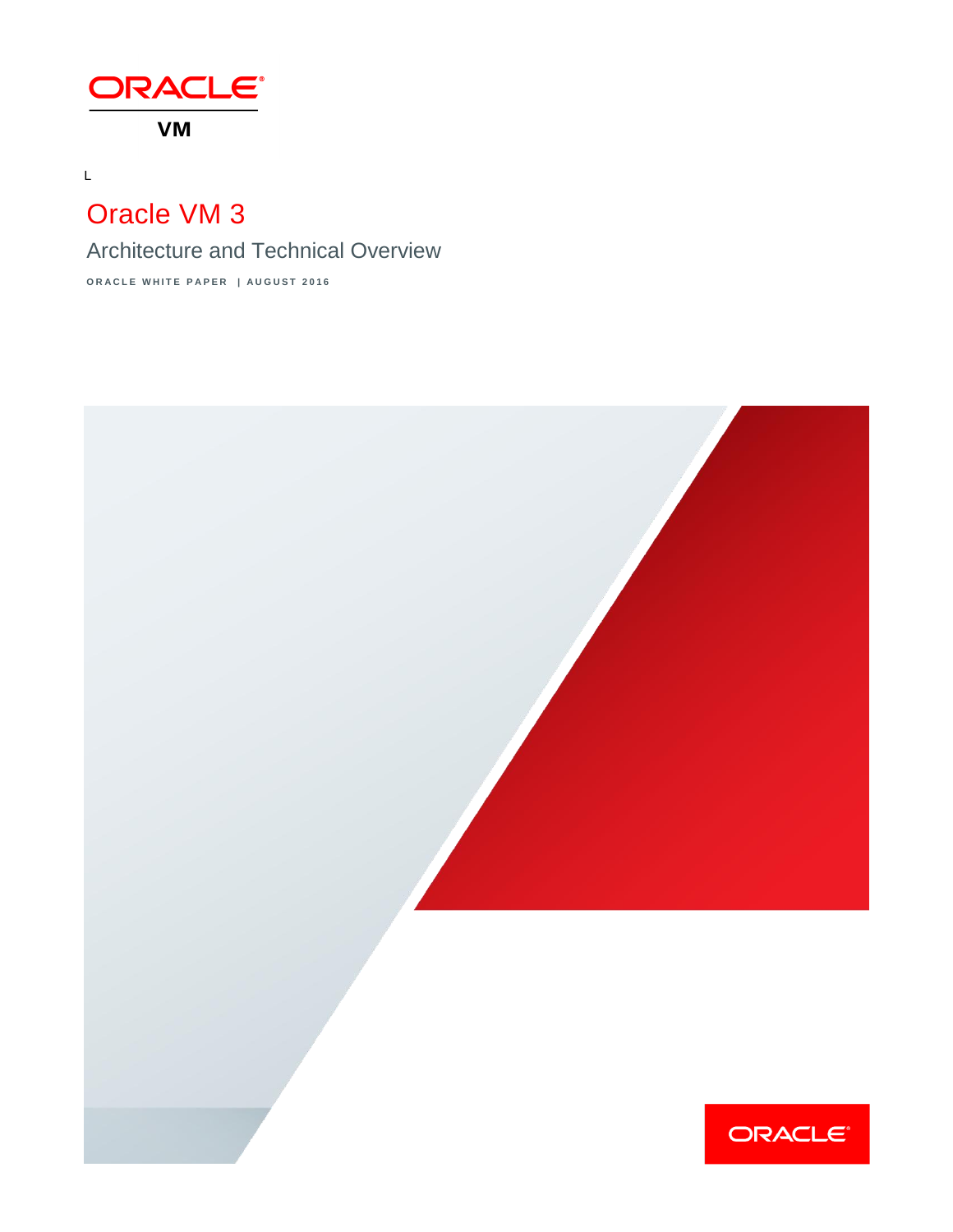## Table of Contents

| Introduction                                                 |                |  |
|--------------------------------------------------------------|----------------|--|
| Overview of Oracle VM 3 Concepts and Components              |                |  |
| <b>Key Deployment Concepts</b>                               |                |  |
| Oracle VM Manager                                            |                |  |
| Centralized Network and Storage Configuration and Management | 6              |  |
| Network Configuration and Management                         | $\overline{7}$ |  |
| <b>Storage Configuration and Management</b>                  | $\overline{7}$ |  |
| <b>Dynamic Resource Management</b>                           | $\overline{7}$ |  |
| Unified Server Virtualization Management for x86 and SPARC   | 8              |  |
| Oracle VM Manager Web Services API                           | $\mathsf 9$    |  |
| Oracle VM Manager Command Line Interface (CLI)               | 9              |  |
| Oracle VM Server for x86                                     | 10             |  |
| <b>Hypervisor and Management Domain</b>                      | 10             |  |
| Cluster File System - OCFS2                                  | 11             |  |
| Oracle VM Agent                                              | 11             |  |
| <b>Types of Virtual Machines</b>                             | 11             |  |
| <b>Oracle VM Templates for Applications</b>                  | 12             |  |
| Integration with the Oracle Private Cloud Appliance          |                |  |
| Full Stack Management with Oracle Enterprise Manager         |                |  |
| Conclusion                                                   |                |  |
| Appendix 1: References                                       |                |  |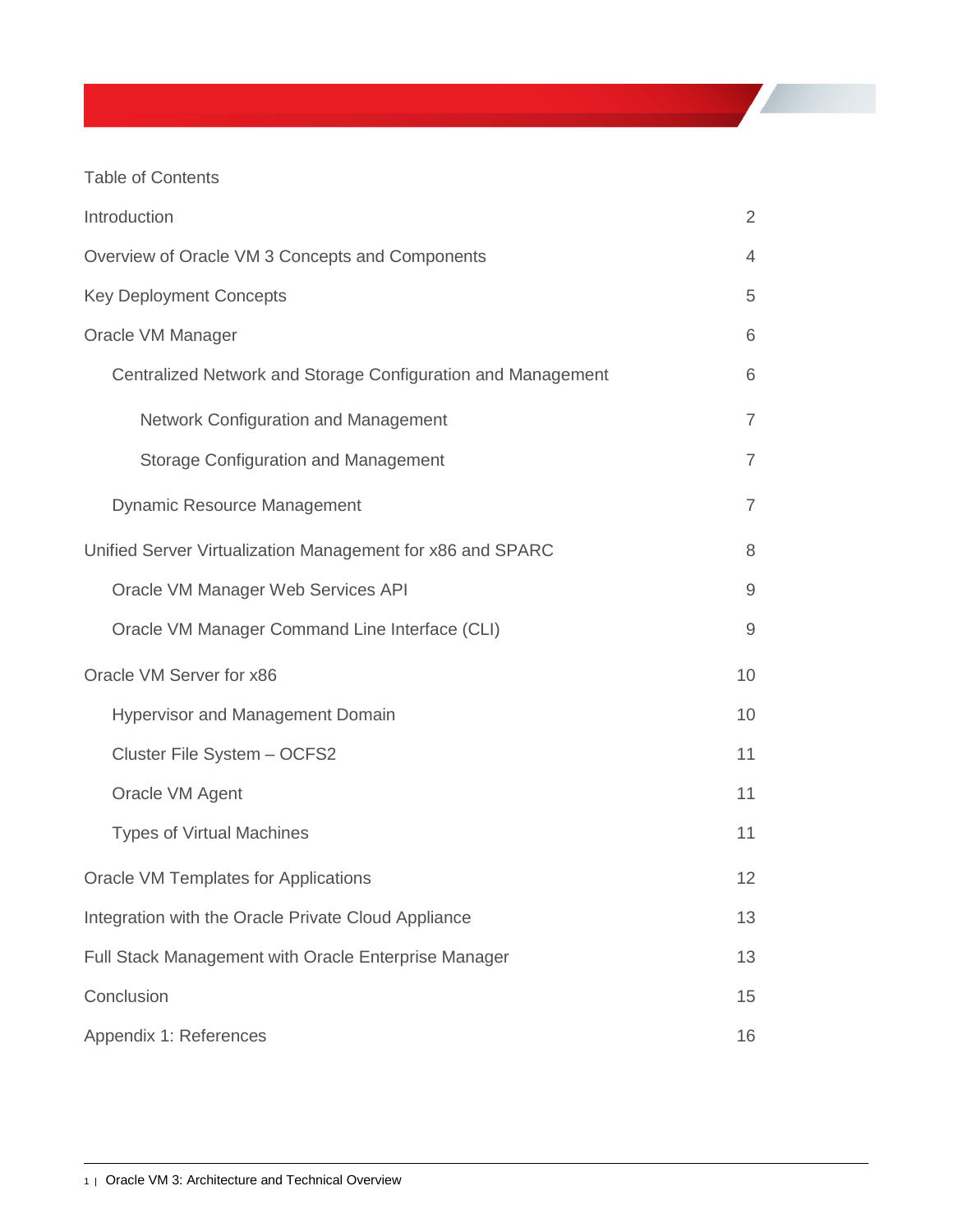## <span id="page-2-0"></span>Introduction

Oracle VM is an enterprise-class server virtualization solution comprised of [Oracle VM Server for x86,](http://www.oracle.com/us/technologies/virtualization/oraclevm/overview/index.html) [Oracle VM Server for SPARC](http://www.oracle.com/us/technologies/virtualization/oracle-vm-server-for-sparc/index.html) an[d Oracle VM Manager.](http://www.oracle.com/technetwork/server-storage/vm/overview/ovm-211034.html) Oracle engineered Oracle VM server virtualization and management solution to address the market segments of private cloud infrastructure within a corporate data center, or at a hosting site (managed cloud services) as well as cloud service providers. This paper focuses on the Oracle VM Server for x86 and Oracle VM Manager; customers can visit [Oracle Technology Network](http://www.oracle.com/technetwork/server-storage/vm/overview/index.html) for additional resources to learn more about Oracle VM Server for SPARC.

Oracle VM has been designed from the ground-up for excellent scalability, manageability, and ease-ofuse. Oracle VM 3 delivers significant enhancements to make it faster and easier to rollout operating systems, enterprise application and middleware across your *entire* data center—not just the Oracle software environment—while reducing costs and making your datacenter or cloud environment highly available and secure.

[Oracle VM Server for x86](http://oracle.com/oraclevm) is the most scalable x86 server virtualization solution in the market today, and it has been tested to handle mission critical enterprise workloads with support for up to 320 physical CPUs and 6 TB of memory. For virtual machines, Oracle VM 3 can support up to 256 virtual CPUs and 2,000,000 MB memory per guest VM. Oracle VM supports industry standard x86 operating systems and servers from Oracle and other leading vendors, and it supports a broad range of network and storage devices, making it easy to integrate into your environment.

[Oracle VM Manager](http://www.oracle.com/technetwork/server-storage/vm/overview/ovm-211034.html) provides an easy-use-centralized management environment for configuring and operating your server, network, and storage infrastructure from a browser-based interface (no Java client required), and it is accessible from just about anywhere. Users leverage the virtualization manager for creating management policies, as well as cloning, sharing, configuring, booting and migrating VMs. Beginning with Oracle VM Manager 3.2, Oracle VM Manager offers unified virtualization management for SPARC servers running Oracle VM Server for SPARC as well as x86 based servers running Oracle VM Server for x86. Oracle VM helps customers improve server utilization, achieve higher availability and achieve better performance while reducing costs.

Beyond the virtualization layer, Oracle offers solutions such as [Oracle VM Templates,](http://www.oracle.com/technetwork/server-storage/vm/overview/templates-101937.html) [Oracle](https://www.oracle.com/solutions/optimized-solutions/enterprise-cloud-infrastructure.html)  [Optimized Solution for Enterprise Cloud Infrastructure,](https://www.oracle.com/solutions/optimized-solutions/enterprise-cloud-infrastructure.html) and the [Oracle Private Cloud Appliance](http://www.oracle.com/technetwork/server-storage/private-cloud-appliance/overview/index.html) that leverage Oracle VM and provide application-driven virtualization. With these tools you can: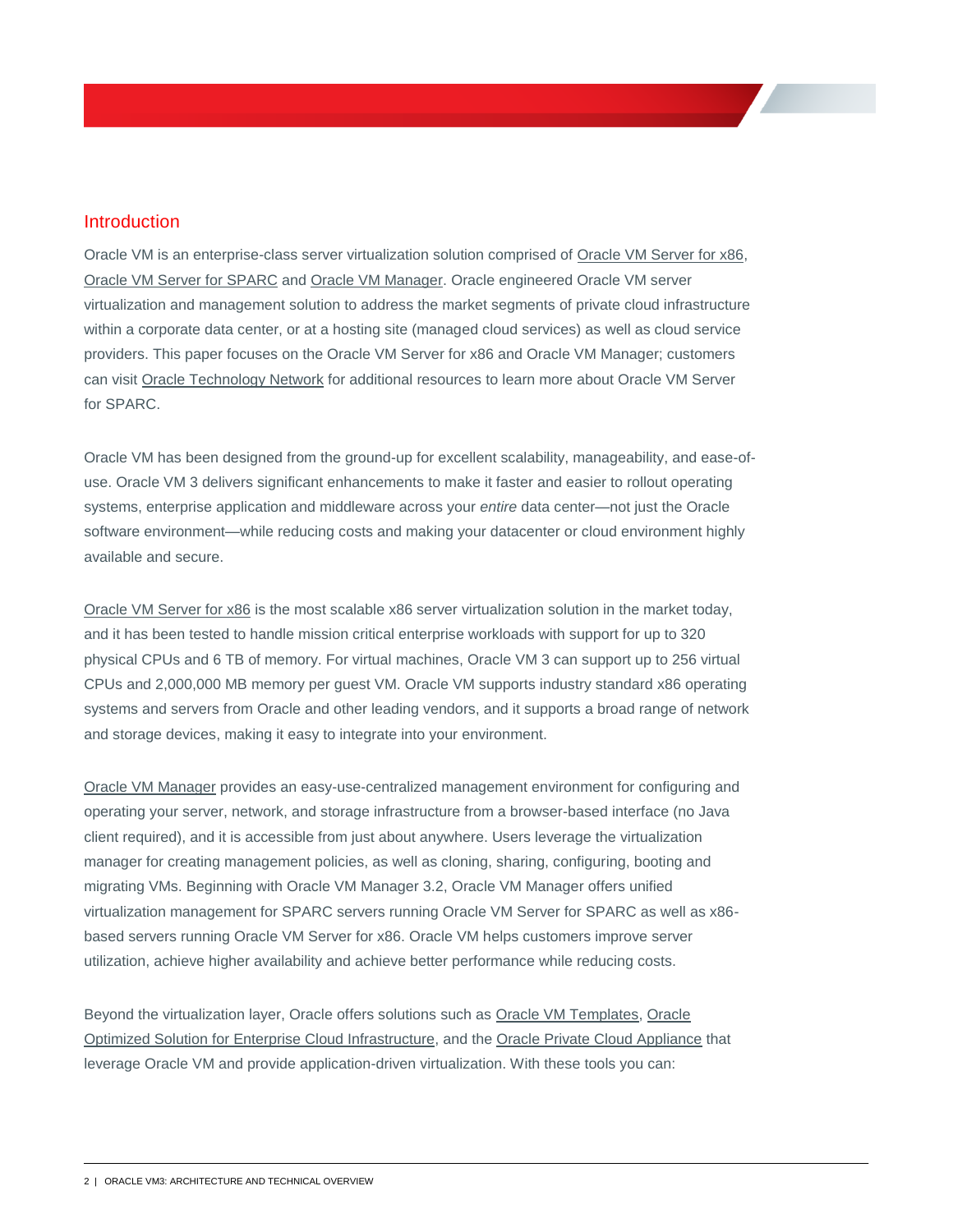- Quickly configure and provision entire multi-tier enterprise applications onto virtualized and cloud environments
- Deploy a fully configured software stack with preinstalled and preconfigured software images
- Save application deployment time by up to 98 percent

Oracle VM 3 supports easy integration with [Oracle Enterprise Manager](http://www.oracle.com/us/products/enterprise-manager/index.html) to provide comprehensive management of the full hardware and software stack from applications to disk. Management of the virtual environment can be handled with the many automated features of Oracle VM Manager or a combination of Oracle VM Manager and Oracle Enterprise Manager (see figure 1).



Figure 1. Oracle Full Stack Integration

Oracle VM Server for x86 is fully certified by Oracle, allowing for the best support and highest availability for the complete software stack. Oracle products such as Oracle Database, Oracle Fusion Middleware, and Oracle Applications are officially certified when running in Oracle VM-based environments, and they have all gone through vigorous real-world testing. Customers who obtain subscription service for Oracle VM receive access to patches, fixes, and updates via [Unbreakable](http://linux.oracle.com/)  [Linux Network \(ULN\)](http://linux.oracle.com/) and 24x7 global support.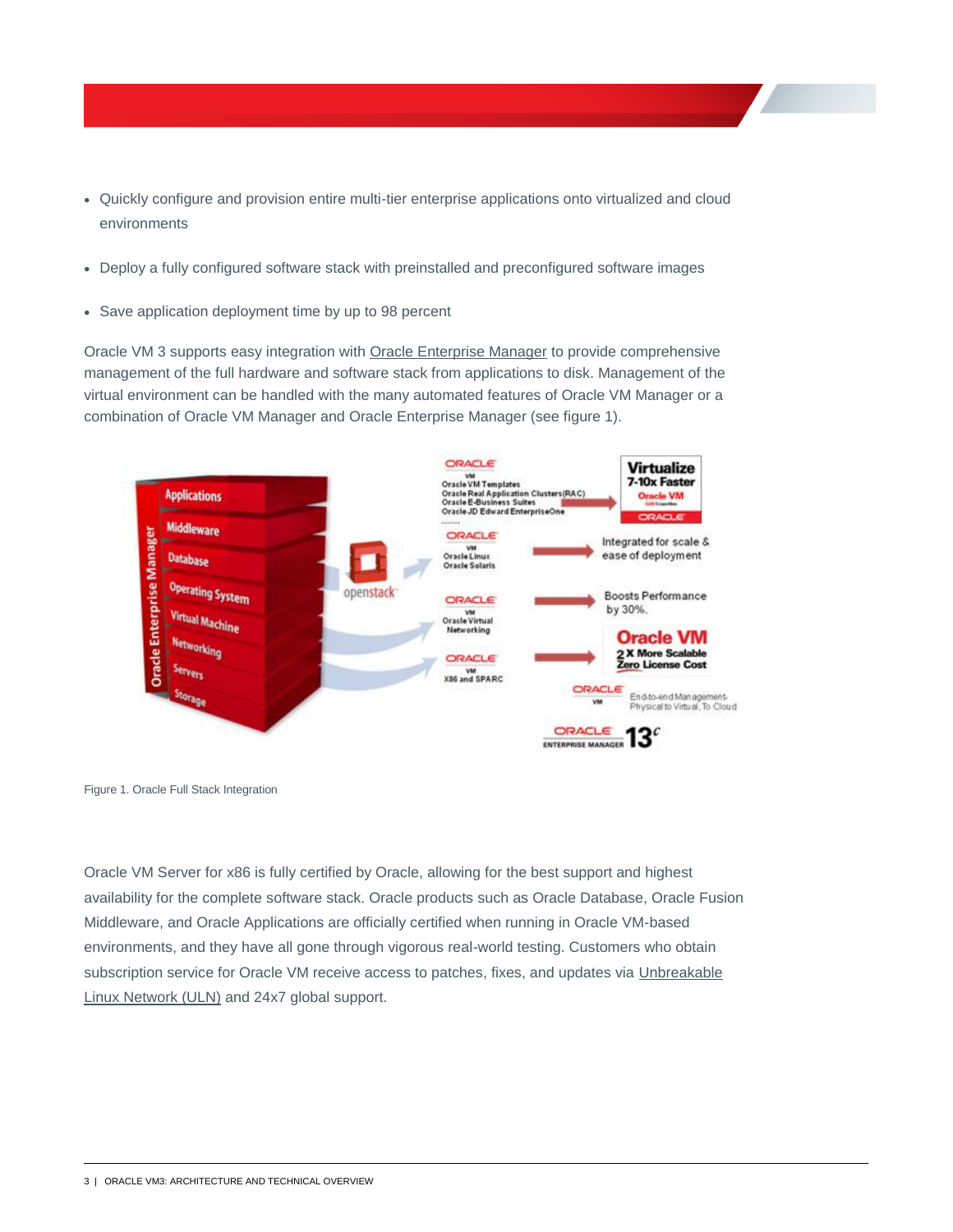## <span id="page-4-0"></span>Overview of Oracle VM 3 Concepts and Components

For x86 servers, Oracle VM includes Oracle VM Manager and Oracle VM Server for x86.

- Oracle VM Manager controls the virtualization environment, creating and monitoring Oracle VM servers and the virtual machines. Oracle VM Manager serves as the only administrative interface to the Oracle VM servers, unlike previous-generations of Oracle VM that were jointly administered from the management server, as well as locally from the command-line for each Oracle VM Server. Oracle VM Manager 3 is an Oracle Fusion Middleware application, based on the Oracle Weblogic Server application server. Oracle VM Manager uses MySQL Database Enterprise Edition as the management repository. The Oracle VM Manager runs on 64-bit Oracle Linux.
- Oracle VM Server for x86 installs directly on server hardware with x86 Intel or AMD processors and does not require a host operating system. An Oracle VM Server is comprised of a hypervisor and privileged domain (dom0) that allows multiple domains or virtual machines (i.e. Linux, Solaris, Windows, etc.) to run on one physical machine. The dom0 runs a process called Oracle VM Agent. The Oracle VM Agent receives and processes management requests, provides event notifications and configuration data to the Oracle VM Manager. Oracle VM Server 3 requires 64-bit x86 hardware, but can support either 64-bit or 32-bit guest virtual machines, also known as a user domain or guest domain (domU). A domU is granted virtual resources and can be started, stopped and restarted independently of other domains and of the host server itself. So a configuration change applied to the virtual resources of a domU does not affect any other domains; and a failure of the domU does not impact any other domains.



Figure 2. Oracle VM Components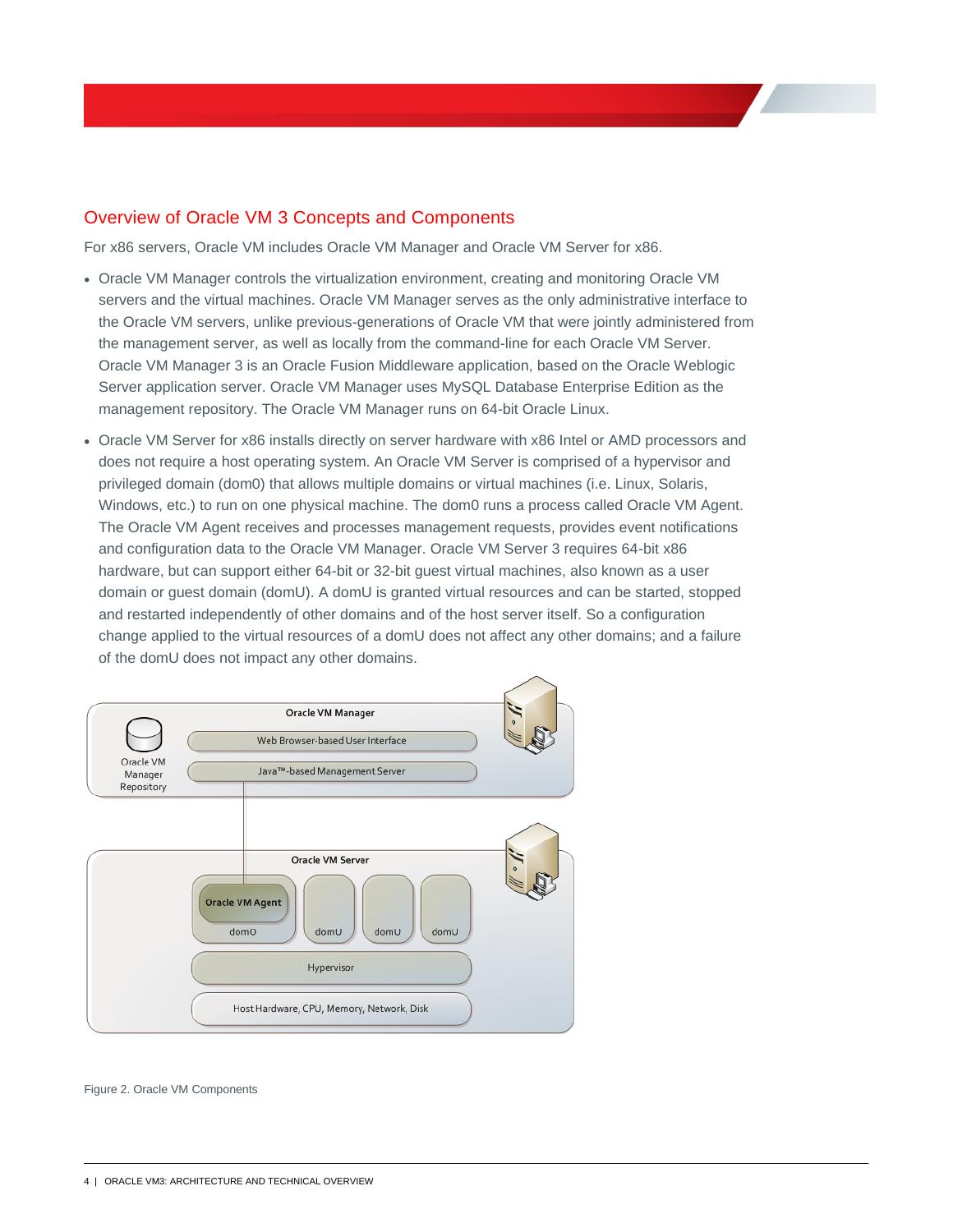# <span id="page-5-0"></span>Key Deployment Concepts

Multiple Oracle VM Servers are grouped into server pools as shown in Figure 3. Every server in a given pool has access to shared storage, which can be NFS, Fibre Channel or iSCSI (or a combination of these). This allows VMs associated with the pool to start and run on any physical server within the pool. *Note:* Local storage can also be configured but is often not appropriate for production environments since it prevents or sharply constrains the ability for a VM to run anywhere in the pool in the event of a server failure or live migration event.

When a VM first starts in the server pool, you can specify a start policy for a virtual machine, determining whether to always start the virtual machine on the server on which it has been placed, or to start the virtual machine on the best possible server in the server pool based on an algorithm that takes into account the server CPU, memory and network utilization. Typically the server that is assigned to host the VM has the most resources available. Then the VM is associated with the server, but it can be securely migrated to any other server in the server pool by the administrator or can be load balanced across the pool based on a dynamic resource scheduling policy.

You can set up High Availability (HA) to help ensure the uninterrupted availability of a virtual machine. If HA is configured and a Oracle VM Server is restarted or shut down, the virtual machines running on it are either restarted on, or migrated to, another Oracle VM Server.



#### Figure 3. Oracle VM Deployment

As a result of this architecture, VMs can easily start-up, power-off, migrate, and/or restart without being blocked by the failure of any individual server or by the failure of multiple servers as long as there are adequate resources in the pool to support the requirements for all VMs to run concurrently.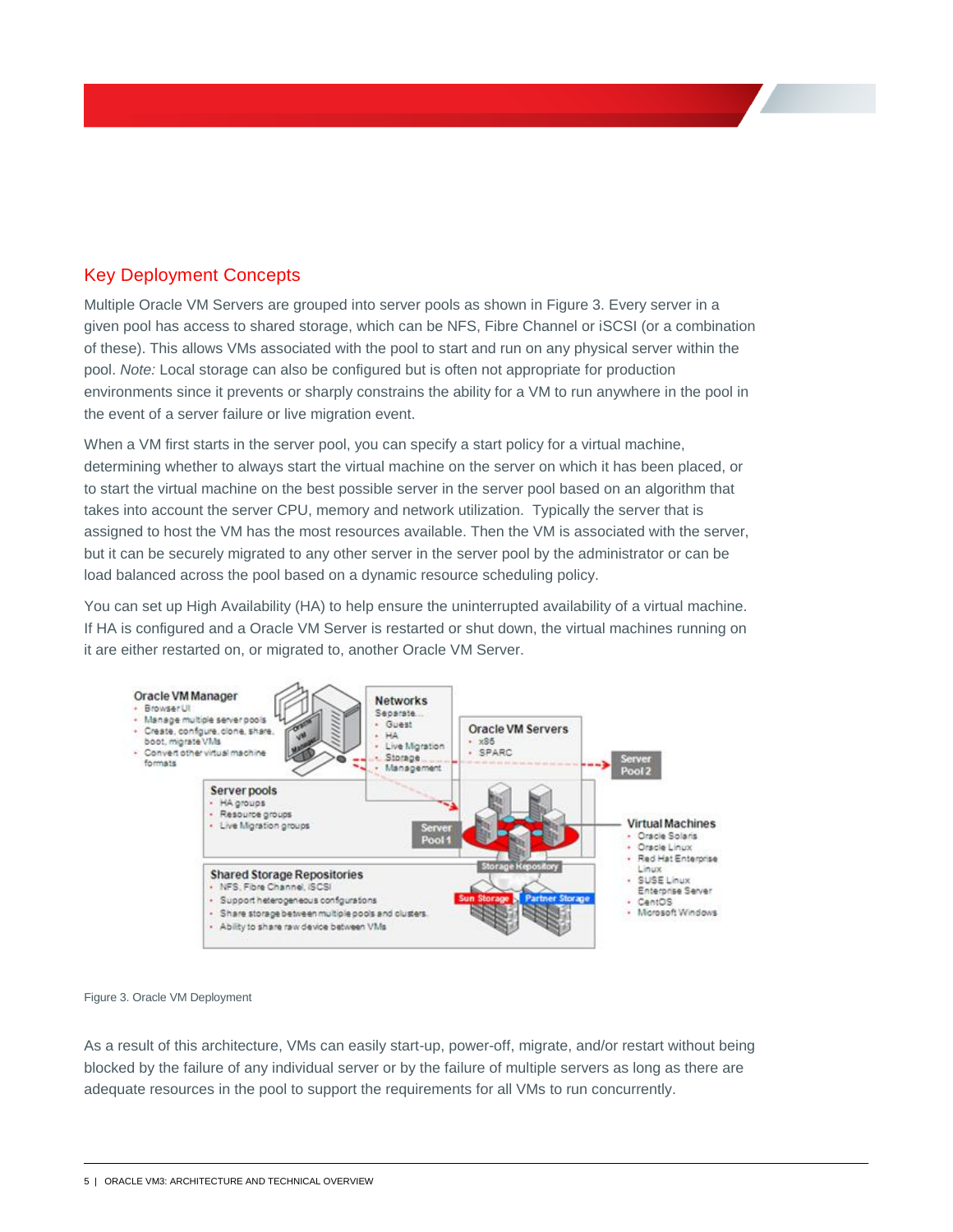## <span id="page-6-0"></span>Oracle VM Manager

Oracle VM Manager has been significantly enhanced in version 3 to simplify administrative operations, provide completely centralized network and storage management, and improve dynamic resource management for the virtualization environment.

Oracle VM Manager 3 is built with Oracle Weblogic Server, providing enterprise-grade transaction management for operations, including historical event tracking, and the ability to cleanly abort longrunning operations. Every Oracle VM Manager operation is performed as a structured task known as a "job" in Oracle VM Manager. A job consists of all the steps involved in the successful completion of the operation. The information provided for each job can be viewed from the GUI, and includes status, progress (percent complete and which steps have completed), and the steps remaining. It is possible to abort a job at any time, or if the job is aborted by the system because of a terminal failure, the state is rolled back to its original state. Jobs provide a simple way to see who made changes within the environment and trace failures.

Oracle VM Manager 3 uses Java and XML within the Oracle ADF (Application Development Framework). ADF generates JavaScripts to accommodate various browser-rendering. From Oracle VM 3.3, the virtual machine console has been redesigned to use JavaScript and HTML5 features. There is no longer any requirement to install or run software locally on the client computer. This change reduces complexity and provides a more reliable console tool. Asynchronous JavaScript and XML (AJAX) is used to give the UI a richer look by providing a way to update aspects of the UI asynchronously and without requiring the user to hit the browser refresh button to get an updated view. The Oracle VM Manager also includes a fully interactive tree view and automatic refresh to show the real-time state of both the physical and virtual environment.

Oracle VM Manager 3 provides a true browser-based user interfaces compared to other enterprise server virtualization vendors that rely on Java clients to be installed. Oracle VM Manager's browser interface makes it easier to access Oracle VM Manager from nearly anywhere on nearly any device supporting standard browsers.

Beginning with Oracle VM Manager 3.2, MySQL Database is used as the bundled database for the Oracle VM Manager management repository. In addition, Oracle VM Manager installations taking advantage of the bundled MySQL Enterprise Edition Database include fully automated database backups and a quick restore tool that can help with easy database restoration. Oracle VM 3.3 and above has integrated database consistency checking tools and other facilities required to improve reliability and performance.

<span id="page-6-1"></span>Centralized Network and Storage Configuration and Management

Network and storage are key parts of any application deployment. Oracle VM simplifies these steps by centralizing all configurations through the Oracle VM Manager and by creating pool-level network settings and logical storage to reduce administrative time.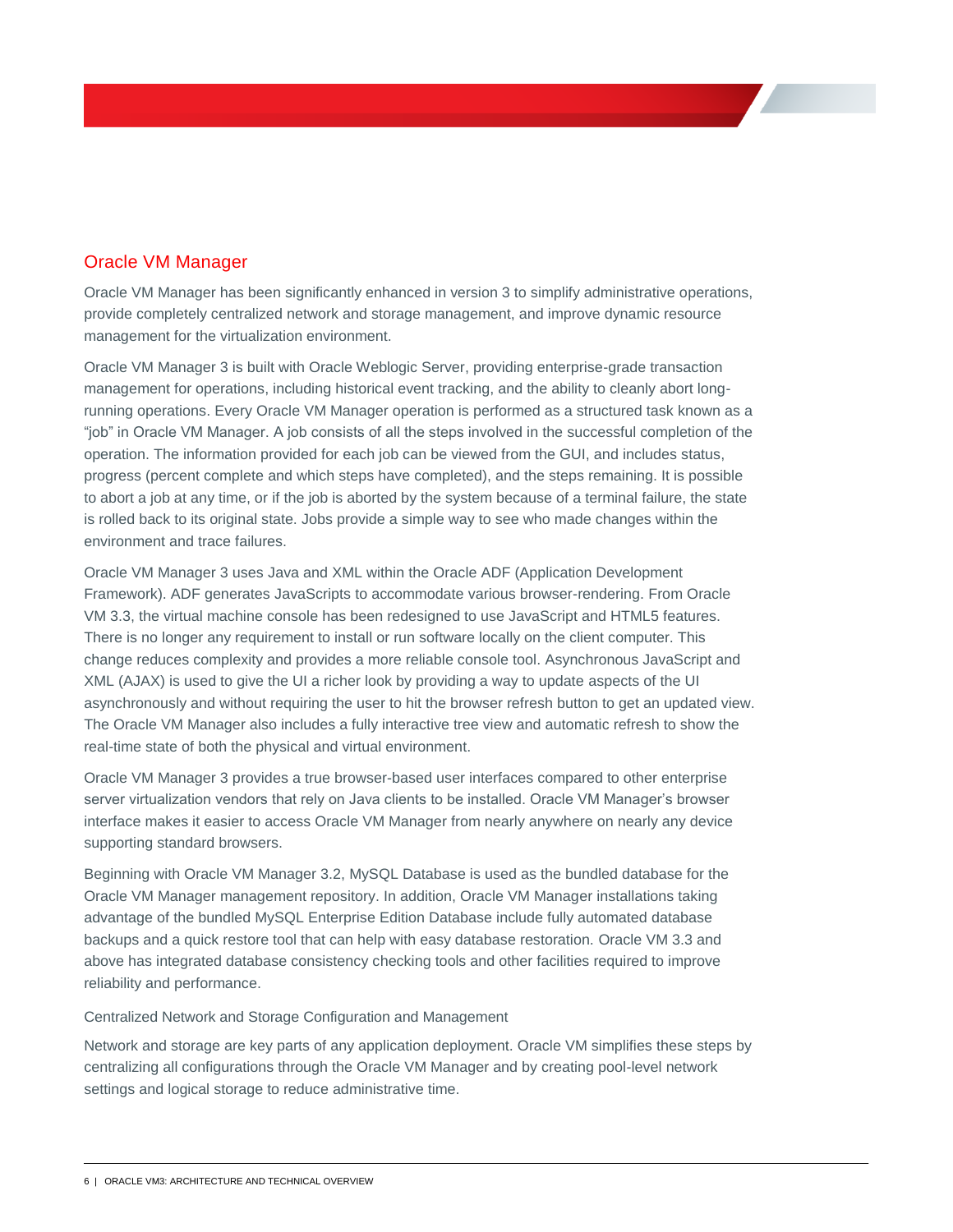#### <span id="page-7-0"></span>**Network Configuration and Management**

In order to provide the highest and most predictable performance, scalability, and availability for the VMs, Oracle VM is designed to support sophisticated network configurations. The networking infrastructure in the Oracle VM environment needs to be able to support a number of functions. For example:

- The guest network supporting IP traffic between Oracle VM Servers and the outside world
- The management network between Oracle VM Servers and Oracle VM Manager
- The storage network between the Oracle VM Servers and their storage sub-systems

Oracle VM provides the ability to separate networks in order to isolate traffic and maintain a predictable quality of service. Up to five separate network types can be defined from Oracle VM Manager: A server management network, live migration network, cluster heartbeat network, virtual machine IP network, and a storage network.

When you create an Oracle VM network, you map available network ports to a set of logical Ethernet networks from the Oracle VM Manager GUI. All Oracle VM Server logical network configuration and management tasks—such as creating networks, setting up NIC port bonding, and configuring VLAN Networks—are now performed using Oracle VM Manager.

#### <span id="page-7-1"></span>**Storage Configuration and Management**

The Oracle Storage Connect framework enables Oracle VM Manager to directly leverage the resources and functionality of existing storage systems in the Oracle VM environment, supporting native storage services such as SAN or NFS storage creation, deletion, and expansion. This allows the Oracle VM Manager to automatically discover available storage using Oracle VM Manager and create new storage repositories or map raw storage directly to virtual machines. To learn more, please refer to the [Oracle Storage Connect white paper.](http://www.oracle.com/us/technologies/virtualization/024973.htm)

#### <span id="page-7-2"></span>Dynamic Resource Management

Automating the virtualized environment to improve application quality of service and reduce power consumption are key enablers for improving operational efficiency.

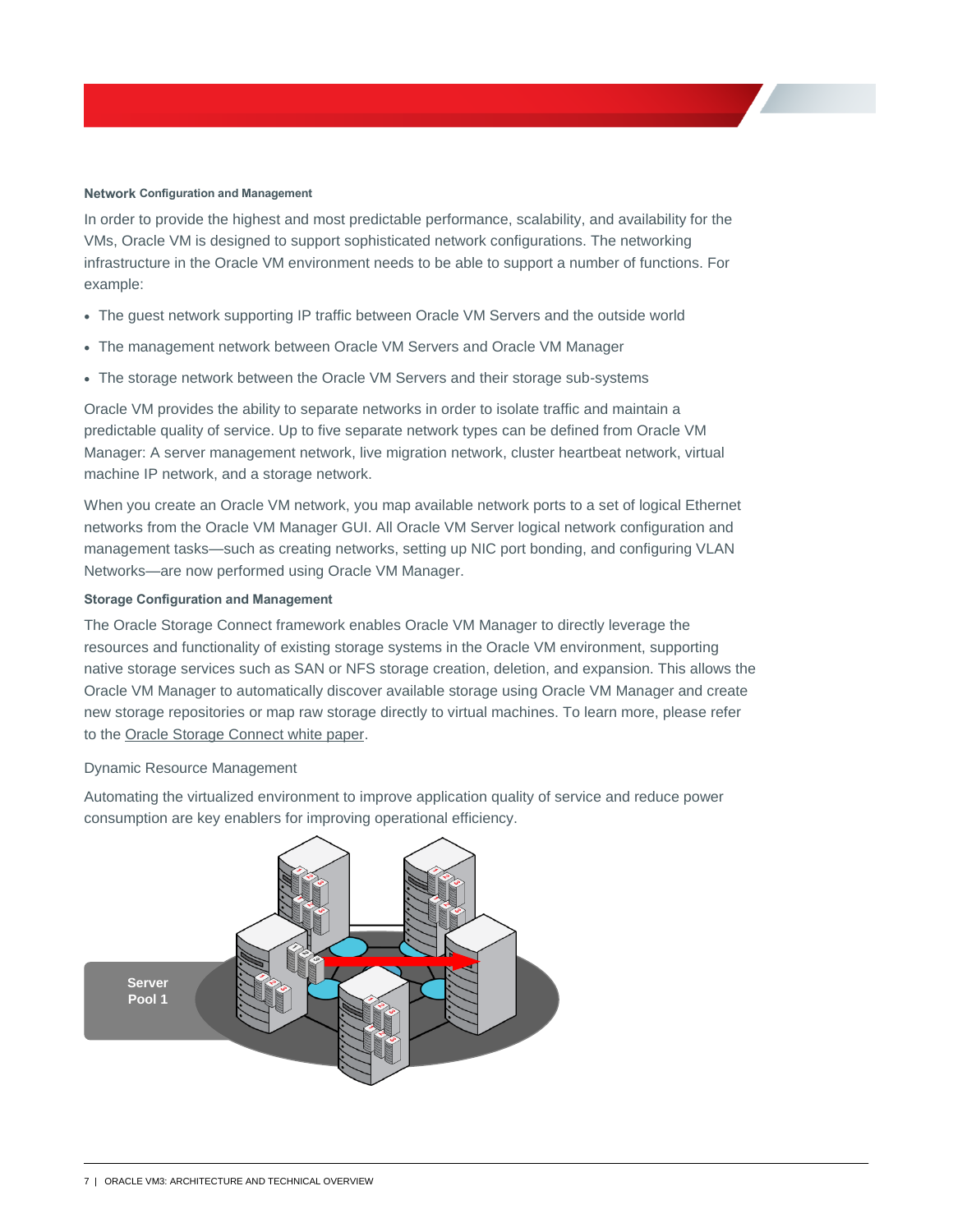Figure 4. . Policy Based Dynamic Resource Scheduling

Enhancements in Oracle VM 3 include the following:

- **Distributed Resource Scheduling (DRS) for capacity management.** DRS provides real-time monitoring of Oracle VM Server utilization with the goal to rebalance a server pool to provide consistent resources to the running virtual machines. DRS migrates load away from heavily loaded Oracle VM Servers to servers running lighter loads. (See Figure 4)
- **Dynamic Power Management (DPM) to optimize server pool for minimum power consumption.** DPM complements DRS to reduce the servers in the pool when there are periods of low resource utilization. It can automatically add capacity as needed when resource utilization ramps up. (See Figure 5)



Figure 5. . Policy Based Dynamic Power Management

## <span id="page-8-0"></span>Unified Server Virtualization Management for x86 and SPARC

Beginning with Oracle VM Manager 3.2, it has the ability to discover and manage [Oracle VM Server for](http://www.oracle.com/us/technologies/virtualization/oracle-vm-server-for-sparc/overview/index.html)  [SPARC](http://www.oracle.com/us/technologies/virtualization/oracle-vm-server-for-sparc/overview/index.html) (See Figure 6), thus creating a single management console for both SPARC and x86 virtual machines. Users can create SPARC server pools, virtual machines, as well as manage networking and storage in the same way this is done for x86 environments. In addition, SPARC users can quickly provision new virtual machines from assemblies and template in the same simple way as it is done for x86. This allows deploying applications in minutes and significantly improves productivity for SPARC users.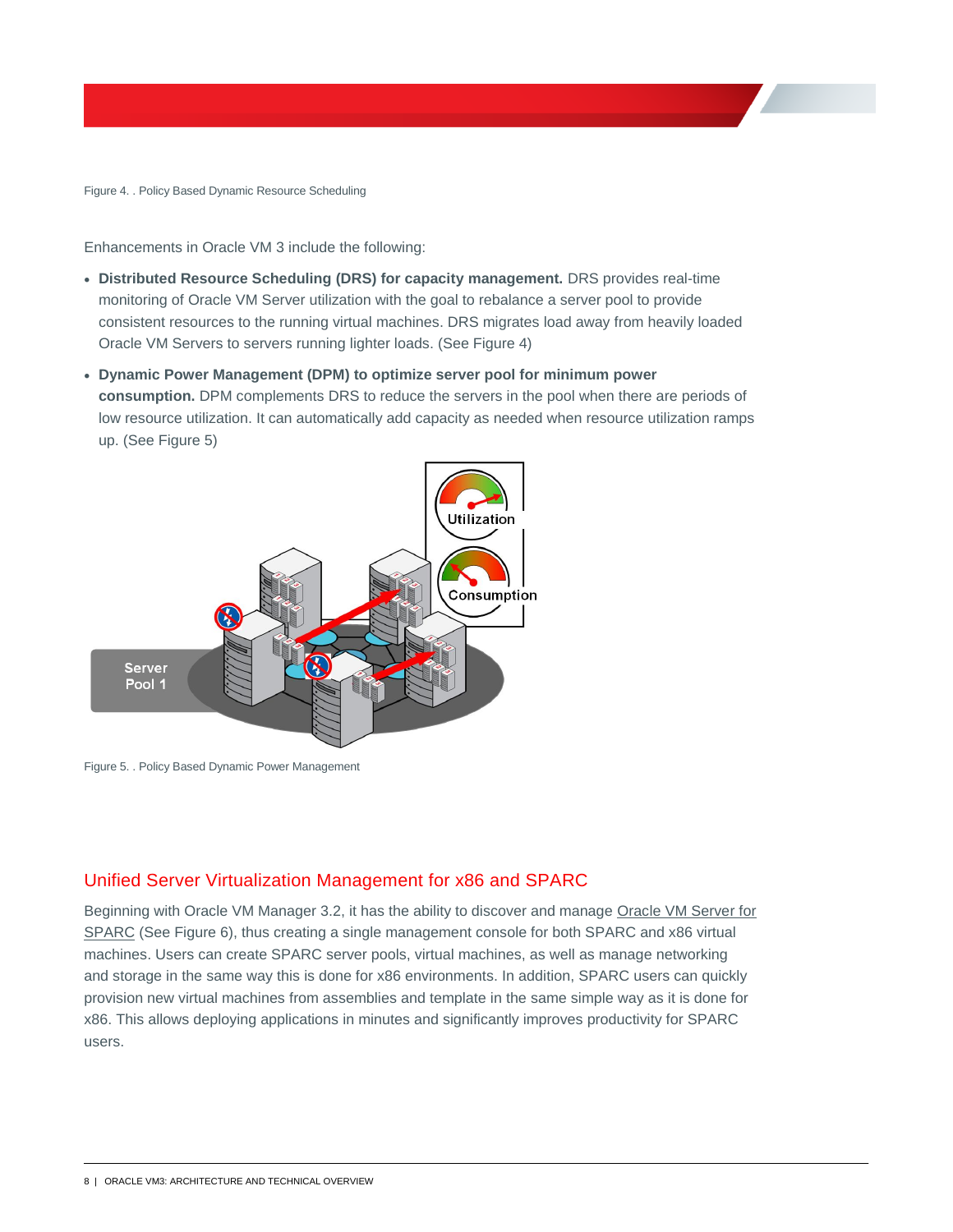| Status Tagix) Event Severity Server<br>V PL Server Pools<br>Max Processors Processors<br><b>Pátene</b><br>Mar. Memory (MB) Memory (MB)<br>V.C. sparcood<br>D- Solaris 11.1-yrs T. Running SPARC-V hiormal<br>4005<br>4096<br>searcon/t<br>5- Solaris 11.1-in2 Running SPARC-V faxmal<br><b>Q</b> spart-and<br>4056<br><b>BEARD GIVE</b><br>4395<br>5 Solars11.1-yrs3 Running SPARC-V.160mal<br><b>B</b> space <b>B</b><br>2048<br><b>BEAFD GIVT</b><br>2048<br>5-splans11.1-and Running SPARC-V Normal<br>4095<br>4006<br>V.M. vill-paid<br>3EMO-SW1<br><b>Q</b> 04000<br><b>母 00000</b><br><b>图 0x5040</b><br><b>四 minute</b><br><b>Unassigned Severs</b><br>Unassigned Virtual Machines<br>Rows Selected: 1  <br>Job Summary: 010 Tital Jobs @ 07ercorp @ 010 Progress @ 07alled @ 07eaded @ 10 Complete<br>۰<br>Status<br><b>Message</b><br><b>Cascription</b><br>Details<br>Abort<br><b>Start Vitalists entitelli leduti Isabili</b><br>Completed<br>Abort.<br><b>Details</b><br>Higrale VIII Solaris 11.1-vm2 to Server sparo-erv1.<br>Completed<br>Abort |  |
|----------------------------------------------------------------------------------------------------------------------------------------------------------------------------------------------------------------------------------------------------------------------------------------------------------------------------------------------------------------------------------------------------------------------------------------------------------------------------------------------------------------------------------------------------------------------------------------------------------------------------------------------------------------------------------------------------------------------------------------------------------------------------------------------------------------------------------------------------------------------------------------------------------------------------------------------------------------------------------------------------------------------------------------------------------------|--|
|                                                                                                                                                                                                                                                                                                                                                                                                                                                                                                                                                                                                                                                                                                                                                                                                                                                                                                                                                                                                                                                                |  |
|                                                                                                                                                                                                                                                                                                                                                                                                                                                                                                                                                                                                                                                                                                                                                                                                                                                                                                                                                                                                                                                                |  |
|                                                                                                                                                                                                                                                                                                                                                                                                                                                                                                                                                                                                                                                                                                                                                                                                                                                                                                                                                                                                                                                                |  |
|                                                                                                                                                                                                                                                                                                                                                                                                                                                                                                                                                                                                                                                                                                                                                                                                                                                                                                                                                                                                                                                                |  |
|                                                                                                                                                                                                                                                                                                                                                                                                                                                                                                                                                                                                                                                                                                                                                                                                                                                                                                                                                                                                                                                                |  |
|                                                                                                                                                                                                                                                                                                                                                                                                                                                                                                                                                                                                                                                                                                                                                                                                                                                                                                                                                                                                                                                                |  |
|                                                                                                                                                                                                                                                                                                                                                                                                                                                                                                                                                                                                                                                                                                                                                                                                                                                                                                                                                                                                                                                                |  |
|                                                                                                                                                                                                                                                                                                                                                                                                                                                                                                                                                                                                                                                                                                                                                                                                                                                                                                                                                                                                                                                                |  |
|                                                                                                                                                                                                                                                                                                                                                                                                                                                                                                                                                                                                                                                                                                                                                                                                                                                                                                                                                                                                                                                                |  |
|                                                                                                                                                                                                                                                                                                                                                                                                                                                                                                                                                                                                                                                                                                                                                                                                                                                                                                                                                                                                                                                                |  |
|                                                                                                                                                                                                                                                                                                                                                                                                                                                                                                                                                                                                                                                                                                                                                                                                                                                                                                                                                                                                                                                                |  |
|                                                                                                                                                                                                                                                                                                                                                                                                                                                                                                                                                                                                                                                                                                                                                                                                                                                                                                                                                                                                                                                                |  |
|                                                                                                                                                                                                                                                                                                                                                                                                                                                                                                                                                                                                                                                                                                                                                                                                                                                                                                                                                                                                                                                                |  |
|                                                                                                                                                                                                                                                                                                                                                                                                                                                                                                                                                                                                                                                                                                                                                                                                                                                                                                                                                                                                                                                                |  |
|                                                                                                                                                                                                                                                                                                                                                                                                                                                                                                                                                                                                                                                                                                                                                                                                                                                                                                                                                                                                                                                                |  |
|                                                                                                                                                                                                                                                                                                                                                                                                                                                                                                                                                                                                                                                                                                                                                                                                                                                                                                                                                                                                                                                                |  |
|                                                                                                                                                                                                                                                                                                                                                                                                                                                                                                                                                                                                                                                                                                                                                                                                                                                                                                                                                                                                                                                                |  |
|                                                                                                                                                                                                                                                                                                                                                                                                                                                                                                                                                                                                                                                                                                                                                                                                                                                                                                                                                                                                                                                                |  |
|                                                                                                                                                                                                                                                                                                                                                                                                                                                                                                                                                                                                                                                                                                                                                                                                                                                                                                                                                                                                                                                                |  |
| Details                                                                                                                                                                                                                                                                                                                                                                                                                                                                                                                                                                                                                                                                                                                                                                                                                                                                                                                                                                                                                                                        |  |
|                                                                                                                                                                                                                                                                                                                                                                                                                                                                                                                                                                                                                                                                                                                                                                                                                                                                                                                                                                                                                                                                |  |

#### Figure 6. Unified Server Virtualization Management for x86 and SPARC

The nice thing about the unified management capability from Oracle VM Manager is the common management framework, and it is the same set of APIs that apply to both x86 and SPARC server virtualization. For example, full web services API and corresponding command-line support enables easy automation at the Oracle VM Manager level. Oracle VM Manager WS-API and Command Line Interface (CLI) supports the same functions as the Oracle VM Manager browser interface. Common tasks can be scripted and fully automated, saving time and lowering the risk of human error. You learn one set of APIs, but you have the flexibility to manage both x86 and SPARC server virtualization.

#### <span id="page-9-0"></span>Oracle VM Manager Web Services API

Oracle VM Manager now exposes a fully supported Oracle VM Web Services API that offers both SOAP and REST interfaces to program any action supported within Oracle VM. See the *[Oracle VM](http://docs.oracle.com/cd/E64076_01/E64087/html/index.html)  [Web Services API Developer's Guide](http://docs.oracle.com/cd/E64076_01/E64087/html/index.html)* for more information.

#### <span id="page-9-1"></span>Oracle VM Manager Command Line Interface (CLI)

The Oracle VM Manager Command Line Interface can be used to perform the same functions as the Oracle VM Manager Web Interface, such as managing all your server pools, servers and guests. The CLI commands can be scripted and run in conjunction with the Web Interface, thus bringing more flexibility to help you deploy and manage an Oracle VM environment. The CLI supports public-key authentication, allowing users to write scripts without embedding passwords, to facilitate secure remote login to Oracle VM Manager. The CLI also includes a full audit log for all commands executed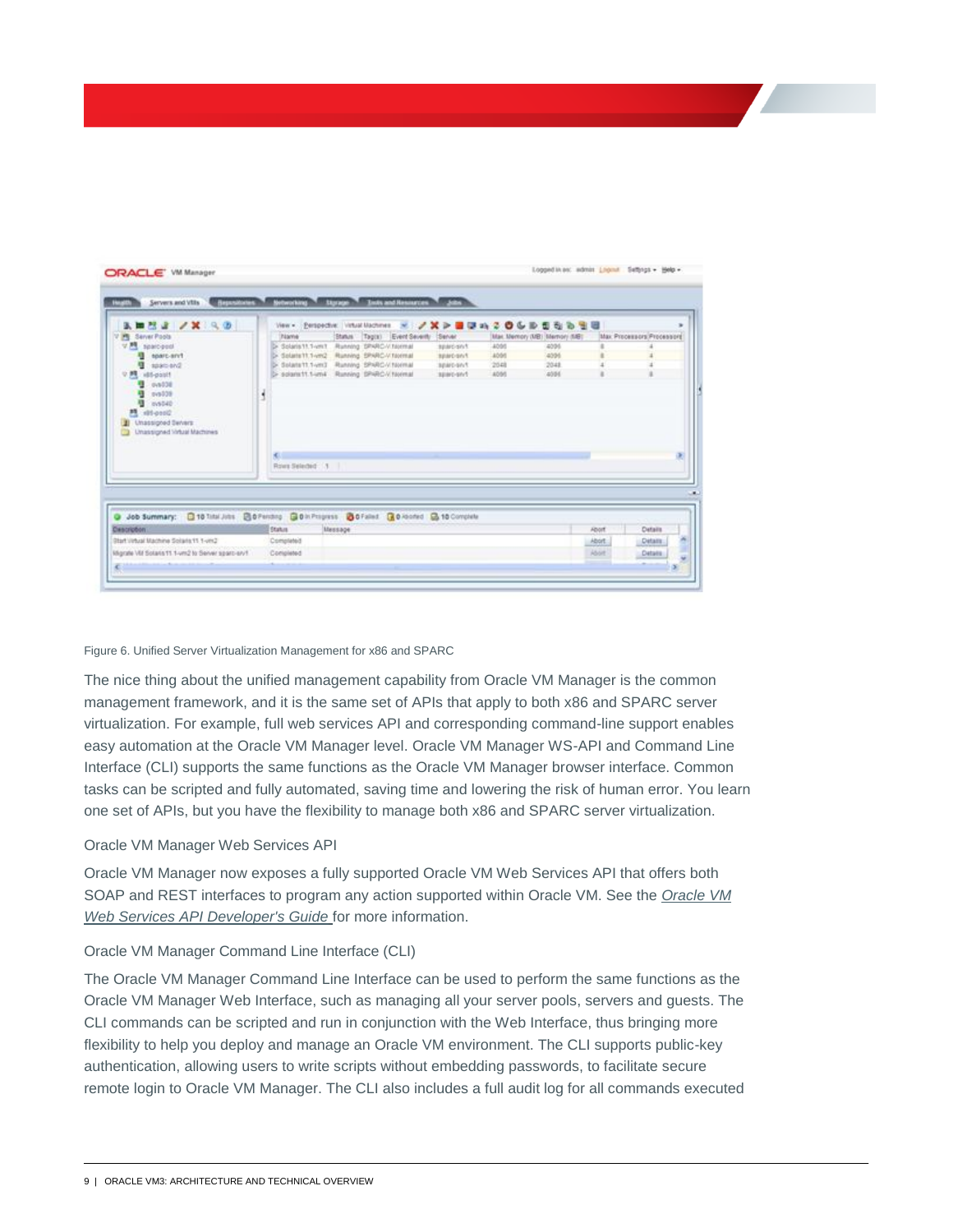using the facility. See the *[Oracle VM Command Line Interface User's Guide](http://docs.oracle.com/cd/E35328_01/E35336/html/index.html)* for information on using the CLI.

## <span id="page-10-0"></span>Oracle VM Server for x86

Oracle VM Server 3 is installed on bare metal 64-bit x86 servers and supports 32-bit and 64-bit guest operating systems such as Linux, Solaris, and Windows. Oracle VM Server incorporates an open source Xen hypervisor component, which has been customized and optimized to integrate into the larger, Oracle-developed virtualization server. Oracle VM Server includes Oracle VM Agent to communicate with Oracle VM Manager for management and configuration. While Oracle VM Server software uses several open source components and is itself open source, it is a product developed and offered only by Oracle and that is completely unique to Oracle.

#### <span id="page-10-1"></span>Hypervisor and Management Domain

The hypervisor runs directly on the hardware serving as the abstraction layer for all hardware operations from the guest OS such as CPU, I/O, and disk requests. By separating the guest VMs from the hardware, the hypervisor is able to run multiple operating systems securely and independently.

There's a privileged management domain running on the hypervisor with direct hardware access and guest management responsibilities. This management domain is known as Domain0 (dom0). Hardware support (such as support for the network and storage devices) is provided by the device drivers installed in dom0.

The dom0 has unique privileges to access the hypervisor that are not allocated to any other guest domains, which are known as User Domains (domUs). These privileges allow it to manage all aspects of guest domains such as starting, stopping, I/O requests, etc. Users can perform all the management functions from the easy-to-use Oracle VM Manager 3 interface, and there's no need to log into the dom0 to perform guest management or device configuration.

The dom0 of Oracle VM Server 3 is specially built to handle enterprise-class workload requirements. It leverages Oracle Linux with the 64-bit Oracle Unbreakable Enterprise Kernel (UEK), but has been customized and minimized for tight security and scalability in a virtualized environment. The Oracle Unbreakable Enterprise Kernel is a fast, modern, reliable Linux kernel that is optimized for enterprise software and hardware. The dom0 kernel of Oracle VM Server 3.3 has been updated so that it is now the same Oracle Unbreakable Enterprise Kernel 3 (UEK3) as used in Oracle Linux, for complete binary compatibility with drivers supported in Oracle Linux. With Oracle VM Server 3.4, the dom0 kernel has been updated to the newer version of UEK release 4 (UEK4); which provide enhancements, such as performance improvements and an updated driver for the latest hardware.

The optimization of the hypervisor and special-built Oracle Linux with Unbreakable Enterprise Kernel has enabled Oracle VM Server the most scalable x86 server virtualization solution. For example, Oracle VM Server 3.4 supports up to 384 physical CPUs and 6 TB memory, and each guest VM supports up to 256 virtual CPUs (vCPUs) and 2,000,000 MB memory.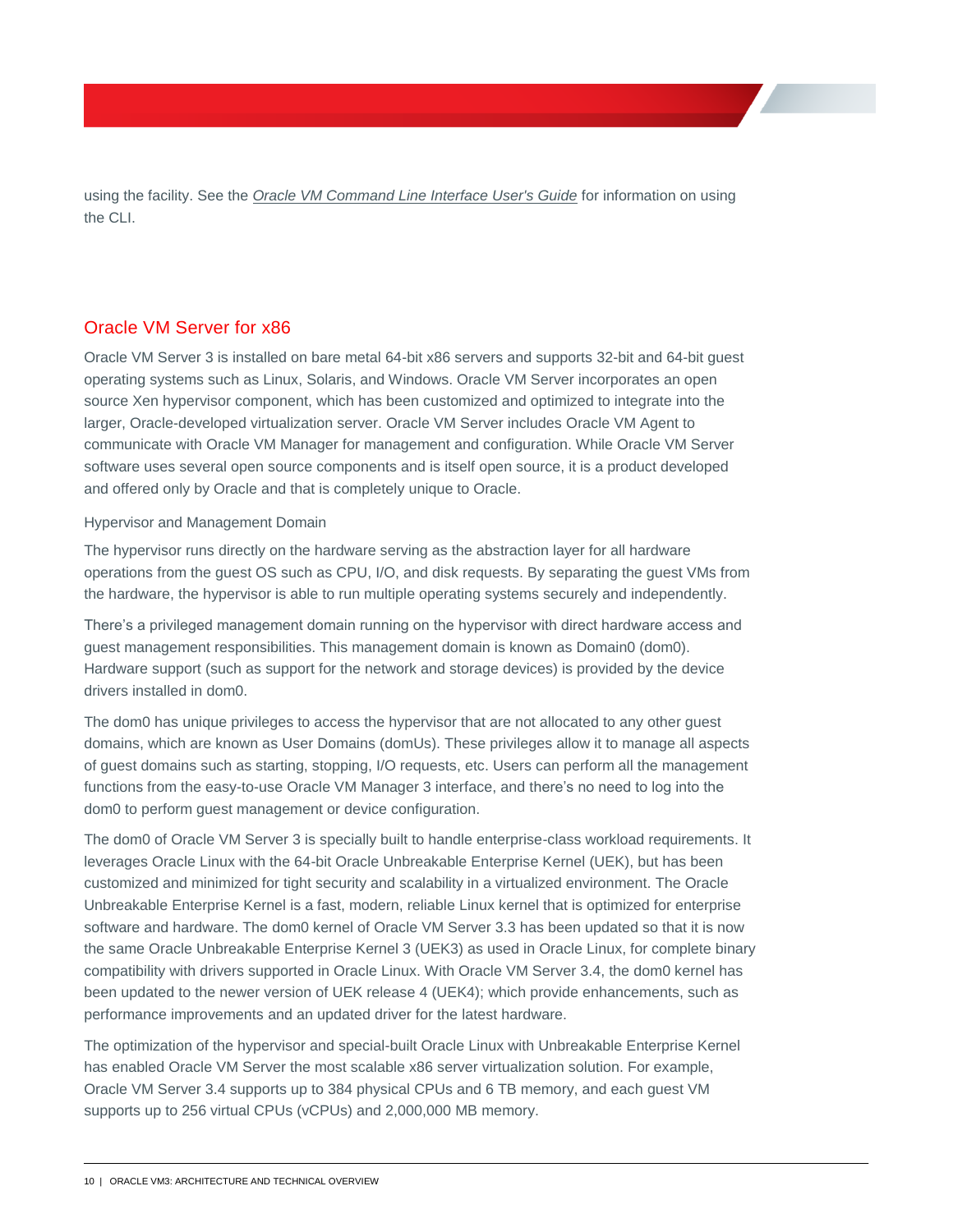### <span id="page-11-0"></span>Cluster File System – OCFS2

[OCFS2](http://www.oracle.com/us/technologies/linux/025995.htm) (Oracle Cluster File System 2) is a [free, open source,](http://oss.oracle.com/projects/ocfs2/) general purpose, extent-based clustered file system that Oracle developed and contributed to the Linux community. OCFS2 provides an open source, enterprise-class alternative to proprietary cluster file systems, and provides both high performance and high availability.

OCFS2 has been incorporated into Oracle VM Server 3 as the underlying cluster file system for server pools as well as the storage repository. In addition, advanced features including thin provisioning and instant clone in OCFS2 enable significantly faster and more efficient virtual machine provisioning and cloning.

#### <span id="page-11-1"></span>Oracle VM Agent

The Oracle VM Agent runs on the dom0 and handles requests from the Oracle VM Manager. It processes requests by interacting with the Oracle VM hypervisor, Oracle VM Storage Connect plug-in, the Distributed Lock Manager (DLM), and the HA framework provided by OCFS2.

When integrated with Oracle Enterprise Manager, Oracle's system management offering for managing the complete application stack, top-to-bottom, the Oracle VM 3 agent also serves as a proxy agent for Enterprise Manager to eliminate the need to deploy additional management agents.

#### <span id="page-11-2"></span>Types of Virtual Machines

Guest virtual machines running on Oracle VM Server can be configured to use one of the following virtualization modes:

- Paravirtualized (PVM). In paravirtualized mode, the kernel of the quest operating system is modified to distinguish that it is running on a hypervisor instead of on the bare metal hardware. As a result, I/O actions and system clock timers in particular are handled more efficiently, as compared with non-paravirtualized systems where I/O hardware and timers have to be emulated in the operating system. Oracle VM supports PV kernels for Oracle Linux and Red Hat Enterprise Linux, offering better performance and scalability.
- **Hardware virtualized or fully virtualized (HVM).** When support for hardware virtualization (Intel VT-x or AMD-V) is available in the host server hardware, the guest operating system may run unmodified and depend on the hardware features to ensure proper operation in a virtualized environment. However, HVM can introduce additional overhead since it relies on binary translation and device emulation. But it brings the benefits of compatibility: largely any "unmofidied" operating system image such as Linux, Solaris, or Windows that is not virtualization-aware can run as an HVM guest without any changes, making it easy to consolidate existing physical server images, leaving them essentially untouched. With the recent development in Intel and AMD processors, in some scenarios, hardware-assisted virtualization will also provide performance benefits.
- **Hardware virtualized using paravirtualized drivers (PVHVM).** This mode is identical to hardware virtualized (HVM), but with additional paravirtualized I/O drivers installed in the guest's operating system to improve virtual machine performance. This allows the operating system to essentially run unmodified, but uses PV drivers that have been modified specifically to execute I/O commands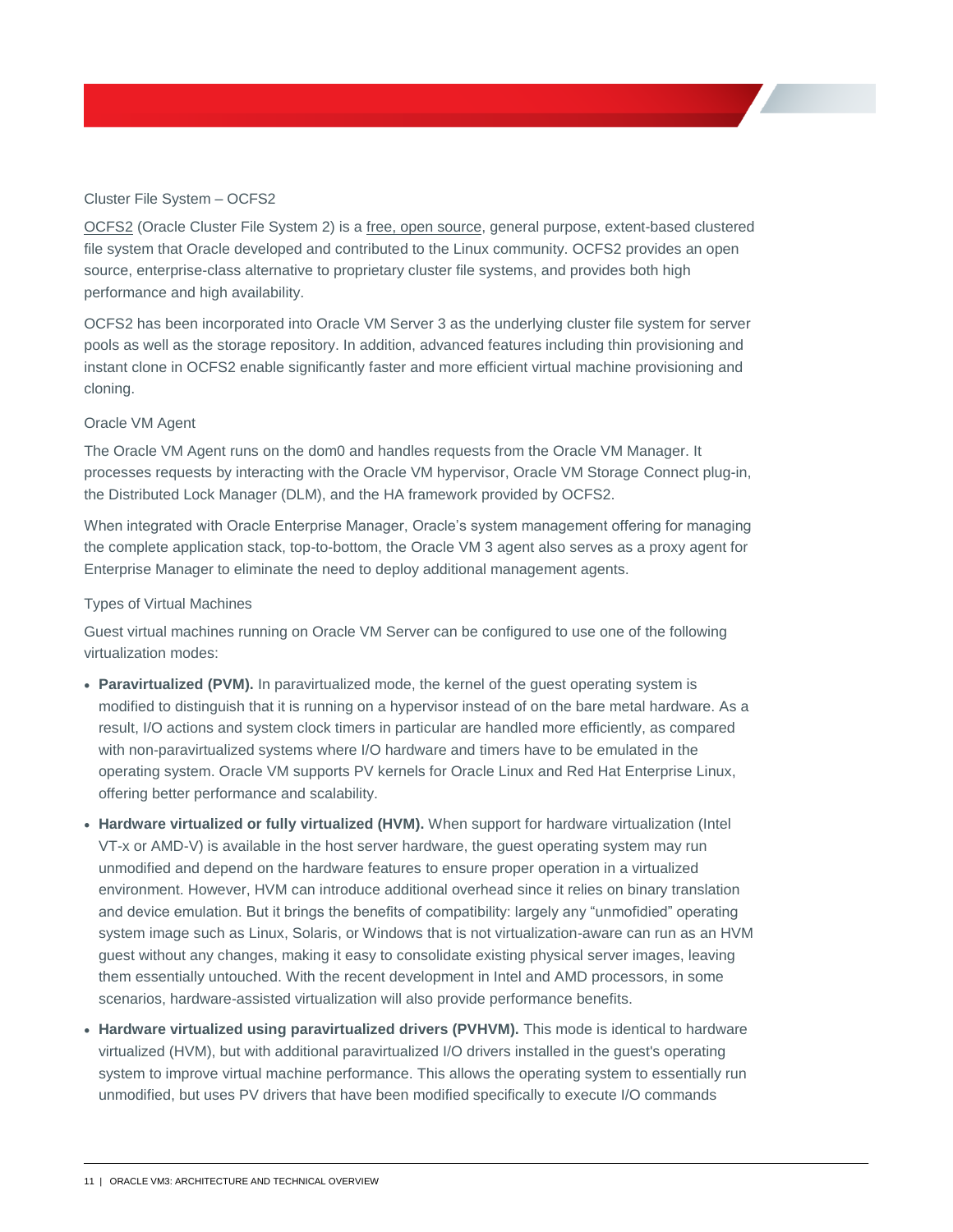efficiently in a virtualized environment to minimize overhead. PV drivers are provided as part of the operating system for Oracle Linux and Oracle Solaris.

- For Windows guests, we hav[e paravirtual \(PV\) drivers](http://www.oracle.com/us/technologies/virtualization/virtualilzation-066470.html) that provide improved network and disk throughput to run fully virtualized Windows guests on Oracle VM. Oracle VM Windows PV Drivers ar[e signed by Microsoft.](https://www.windowsservercatalog.com/item.aspx?idItem=089f6333-a2f3-a8ec-022e-8bc19b149e61&bCatID=1282) Oracle is a participant of [Microsoft Windows Server Virtualization Validation](https://www.windowsservercatalog.com/svvp.aspx)  [Program \(SVVP\).](https://www.windowsservercatalog.com/svvp.aspx) Windows PV Drivers along with Oracle VM Server for x86 have passed the SVVP requirements, read the detail[s here.](https://www.windowsservercatalog.com/results.aspx?text=Oracle+VM&bCatId=1282) The Microsoft SVVP program enables the vendor such as Oracle to validate Oracle VM Server for x86 along with Windows PV Drivers so that Microsoft customers running copies of Windows Server they have acquired and licensed from Microsoft directly can receive technical support for Windows Server in virtualized environments, learn the details of the supported Microsoft server software (e.g. SQL Server, Exchange Server, etc.) [here.](https://support.microsoft.com/en-us/kb/957006)
- **For details of comparing the different virtualization modes**, please refer to My Oracle Support Knowledge Note [\(Doc ID 757719.1\)](https://support.oracle.com/CSP/main/article?cmd=show&type=NOT&doctype=REFERENCE&id=757719.1): Comparison of Guest Virtualization Modes, HVM, PVM and PVHVM.

Oracle Linux with the Unbreakable Enterprise Kernel can be run directly on bare metal or as a virtual guest on Oracle VM.

## <span id="page-12-0"></span>Oracle VM Templates for Applications

Oracle VM provides the ability to rapidly and easily deploy a single pre-built, pre-configured, preoptimized, and pre-patched guest virtual machine (or multiple machines depending on the application). The guest VM can contain a complete Oracle software solution along with the operating system and related software infrastructure. These guest VMs, called Oracle VM Templates, are available from Oracle Software Delivery Cloud [edelivery.oracle.com/oraclevm](https://edelivery.oracle.com/oraclevm) website and are ready to download and deploy. Already configured for production use, Oracle VM Templates can save users days or weeks learning to install and configure a sophisticated product such as Siebel CRM or Oracle Enterprise Manager. Instead, users can simply download and start the VM to begin using it right away.

Within these Templates, Oracle software is automatically configured in the same manner as if the software had been installed and patched manually. The exact same directories and Oracle "homes" are used, and the package and patch inventories are completely standard and up-to-date so that no changes to operational procedures are required to maintain the instances over time. Accordingly, Oracle VM Templates can also be fully customized post-install and then re-saved as "golden image" Templates in Oracle VM. Such Templates can serve as a user's enterprise deployment standard to minimize risks and variation across multiple instance deployments.

All of the existing Oracle VM Templates that were certified with Oracle VM server 2.x are also certified with Oracle VM Server 3.

Oracle VM 3 introduces [Oracle VM Guest Additions](http://docs.oracle.com/cd/E35328_01/E35333/html/vmutl-guestadd.html) that allow the guest to set/get key/value pairs through the Oracle VM Manager to the virtual machine, thus provide direct integration between guest software and the virtualization layer, to assist in orchestration of complex, multi-VM deployments. Facilities have been provided within Oracle VM Manager 3.2 and above to send messages directly to a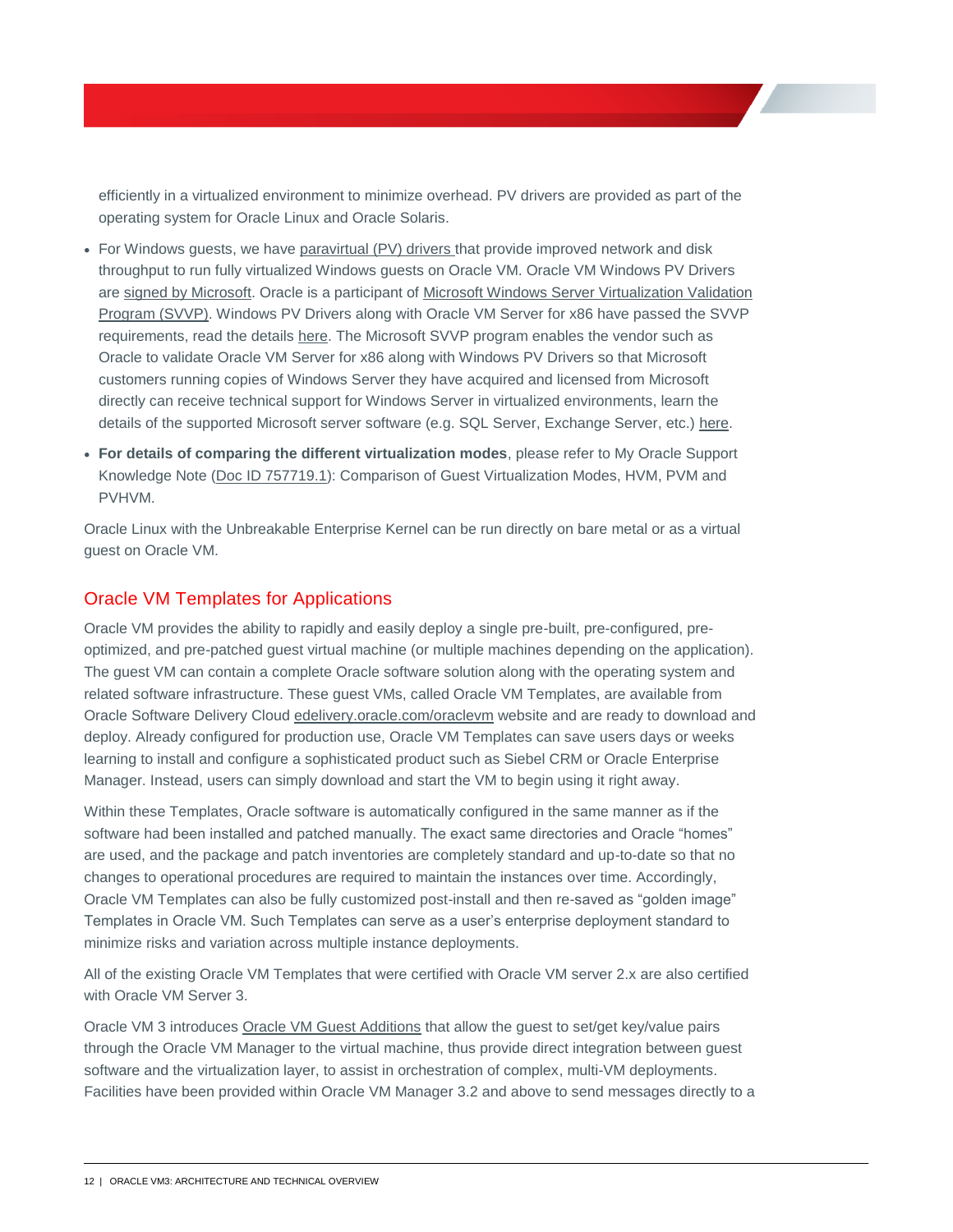virtual machine in the form of key-value pairs. Sending a message to a virtual machine may be useful during certain situations, like developing or starting a virtual machine template. Messages are passed to the virtual machine operating system, and can be any key/value pair that the operating system or template understands.

[Oracle VM Templates](http://www.oracle.com/technetwork/server-storage/vm/overview/templates-101937.html) are readily available for dozens of Oracle products.

Beginning with Oracle VM manager 3.4, it has the ability to import and export oracle VM Templates as a single .ova (Open Virtualization Format Archive) file or a set of .ovf (Open Virtualiztion Format) and .img (disk image) files.

## <span id="page-13-0"></span>Integration with the Oracle Private Cloud Appliance

Oracle VM3 has been integrated into the [Oracle Private Cloud Appliance,](http://www.oracle.com/technetwork/server-storage/private-cloud-appliance/overview/index.html) a scalable, converged infrastructure x86 based engineered system. Oracle VM3 provides world class enterprise class virtualization features to the heart of the Oracle Private Cloud Appliance.

Oracle Private Cloud Appliance is an integrated, "wire once," software-defined converged infrastructure system designed for rapid deployment of private cloud at an industry-leading price point. Whether customers are running Microsoft Windows, Linux or Oracle Solaris applications, Private Cloud Appliance supports a large range of mixed workloads hosted in a converged server, network, and storage environment to enable general purpose, business-, and mission-critical application deployments in medium-to-large data centers. Customers need to enter only basic configuration parameters and create virtual machines (VMs) manually or by leveraging Oracle VM Templates to get a full application up and running in a few hours.



Figure 7. Oracle Private Cloud Appliance Architecture

## <span id="page-13-1"></span>Full Stack Management with Oracle Enterprise Manager

Oracle Enterprise Manager provides an integrated and cost-effective solution for complete physical and virtual server lifecycle management (see figure 1). By delivering comprehensive provisioning, patching, monitoring, administration, and configuration management capabilities via web-based user interface, Oracle Enterprise Manager significantly reduces the complexity and cost associated with managing Oracle VM, Linux, Solaris, and Windows operating system environments. In addition,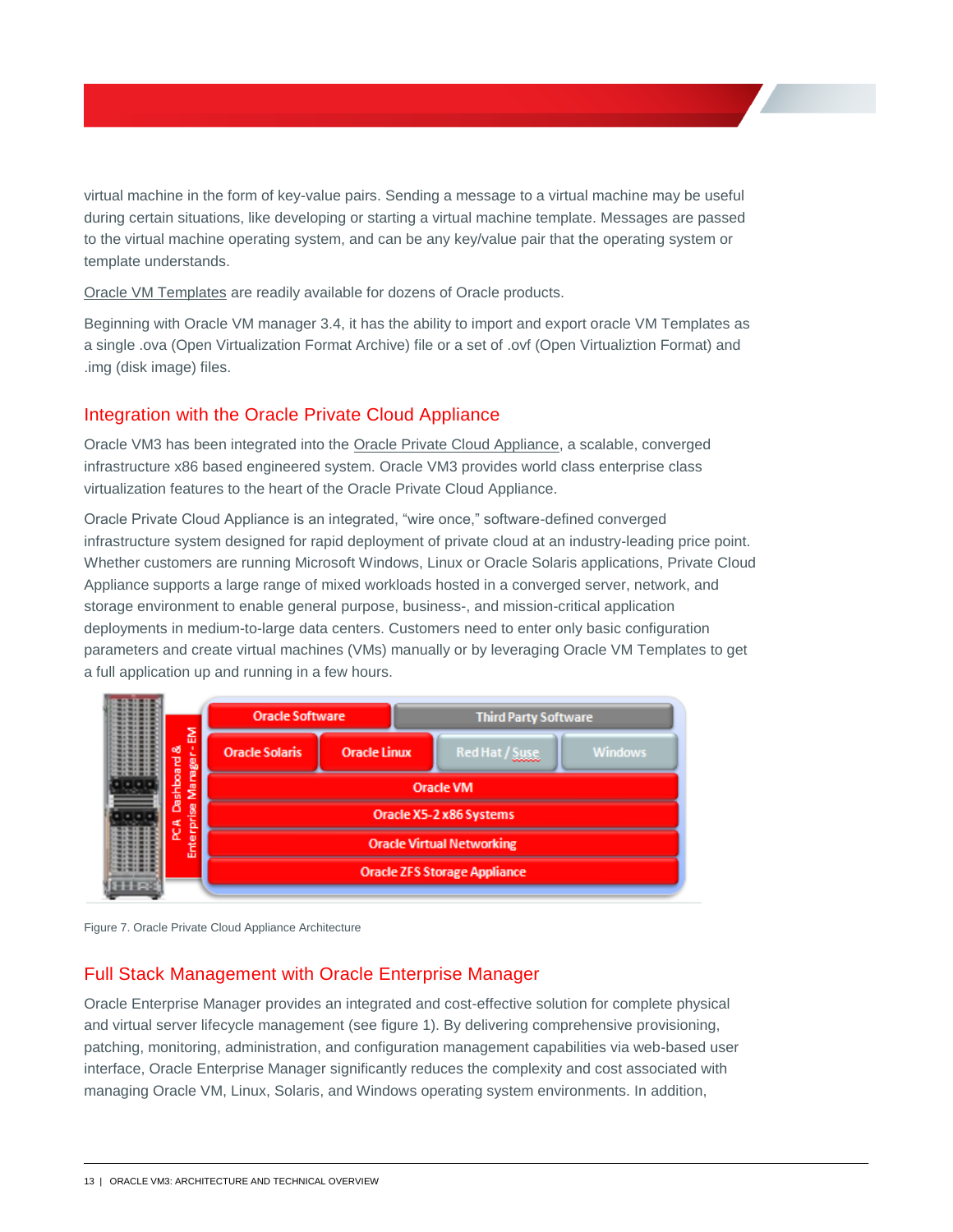enterprises using Oracle Sun hardware can get deep insight into their server, storage and network infrastructure layers and manage thousands of systems in a scalable manner. Oracle Enterprise Manager helps customers to accelerate the adoption of virtualization and cloud computing to optimize IT resources, improve hardware utilization, streamline IT processes and reduce costs.

For more detailed information, read the white papers:

- Oracle Enterprise Manager 12*c* [Cloud Lifecycle Management Overview White Paper \(PDF\)](http://www.oracle.com/technetwork/oem/cloud-mgmt/cloudmgmt12c-wp-516612.pdf)
- [Oracle Enterprise Manager 12c Application-to-Disk Management Overview White Paper](http://www.oracle.com/technetwork/oem/enterprise-manager/wp-em-a2d-mgmt-12-1-1585513.pdf)  [\(PDF\)](http://www.oracle.com/technetwork/oem/enterprise-manager/wp-em-a2d-mgmt-12-1-1585513.pdf)
- [Making Infrastructure-as-aService in the Enterprise a Reality \(PDF\)](http://www.oracle.com/technetwork/oem/host-server-mgmt/wp-oracle-ops-center-wp-cloud-iaas-1576080.pdf)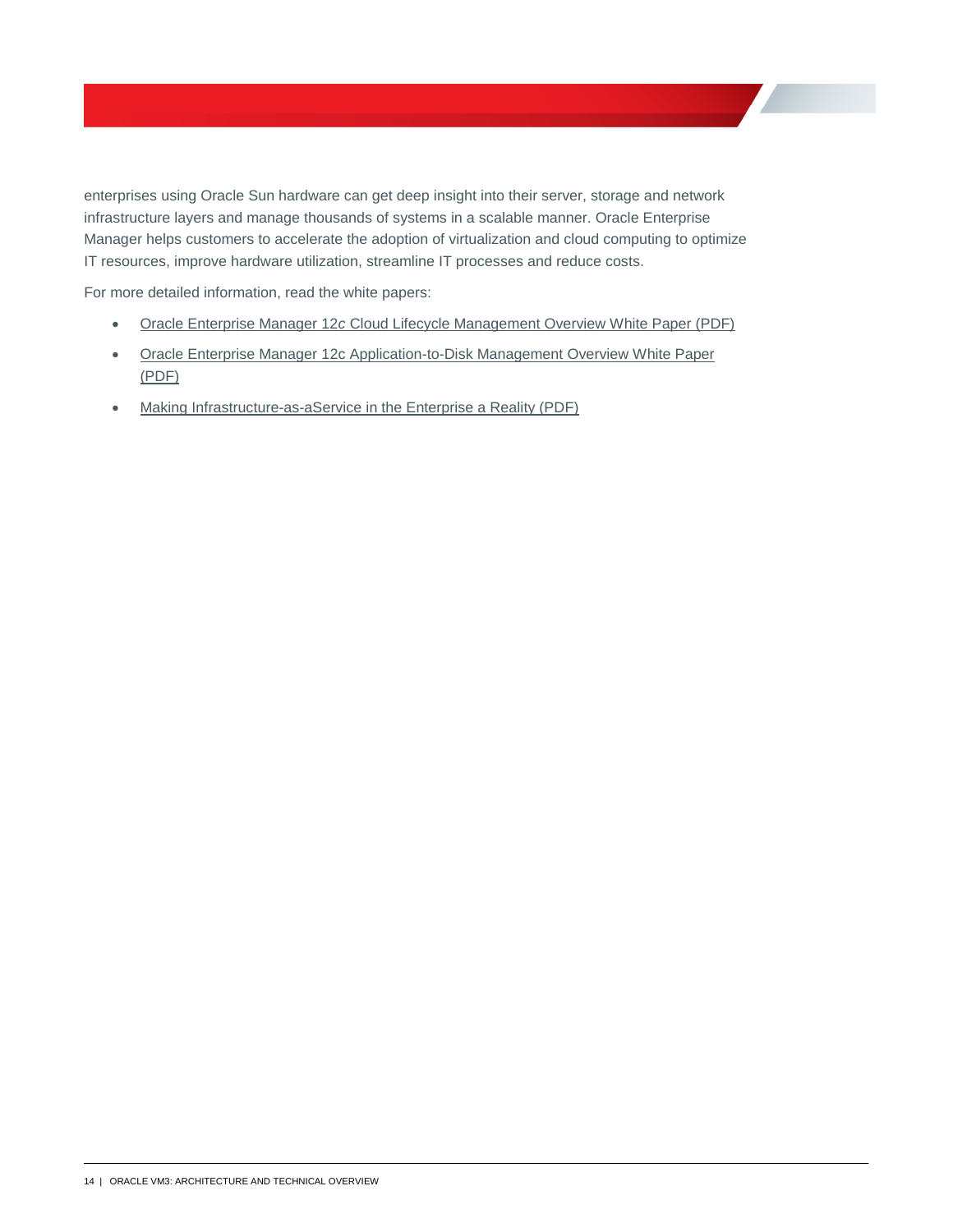# <span id="page-15-0"></span>**Conclusion**

Successful businesses are defined by efficiency and speed. Those companies that use capital more efficiently and just-in-time generate higher profits and have more to invest in future initiatives. IT is a critical component of these organizations' competitive advantage. The back-office functions that provide critical services can no longer afford to be a rigid and balkanized organization without optimal efficiency. Application-driven virtualization is a way to improve IT's speed, efficiency and agility.

By deploying cloud computing, IT is responding to business requirements for increased agility while at the same time reducing costs and risks from the IT balance sheet. IT becomes much more responsive to the business, and through this alignment, a part of the business process.

By virtualizing with Oracle VM Server for x86 and taking advantage of unique Oracle tools, businesses can reduce their total cost of ownership in the datacenter, increase IT flexibility, and achieve greater business agility.

Oracle VM 3 demonstrates Oracle's commitment to deliver application driven server virtualization solutions. The new capabilities introduced in Oracle VM provide increased levels of scalability, manageability, and ease-of-use to help customers make the most demanding enterprise applications easier to deploy, manage, and support.

The best way to experience all the benefits of Oracle VM 3 is to download the software from Oracle's Software Delivery Cloud at[: https://edelivery.oracle.com/oraclevm,](https://edelivery.oracle.com/oraclevm) and try it out in your environment.

For more information about Oracle's virtualization, visit [oracle.com/virtualization.](https://www.oracle.com/virtualization)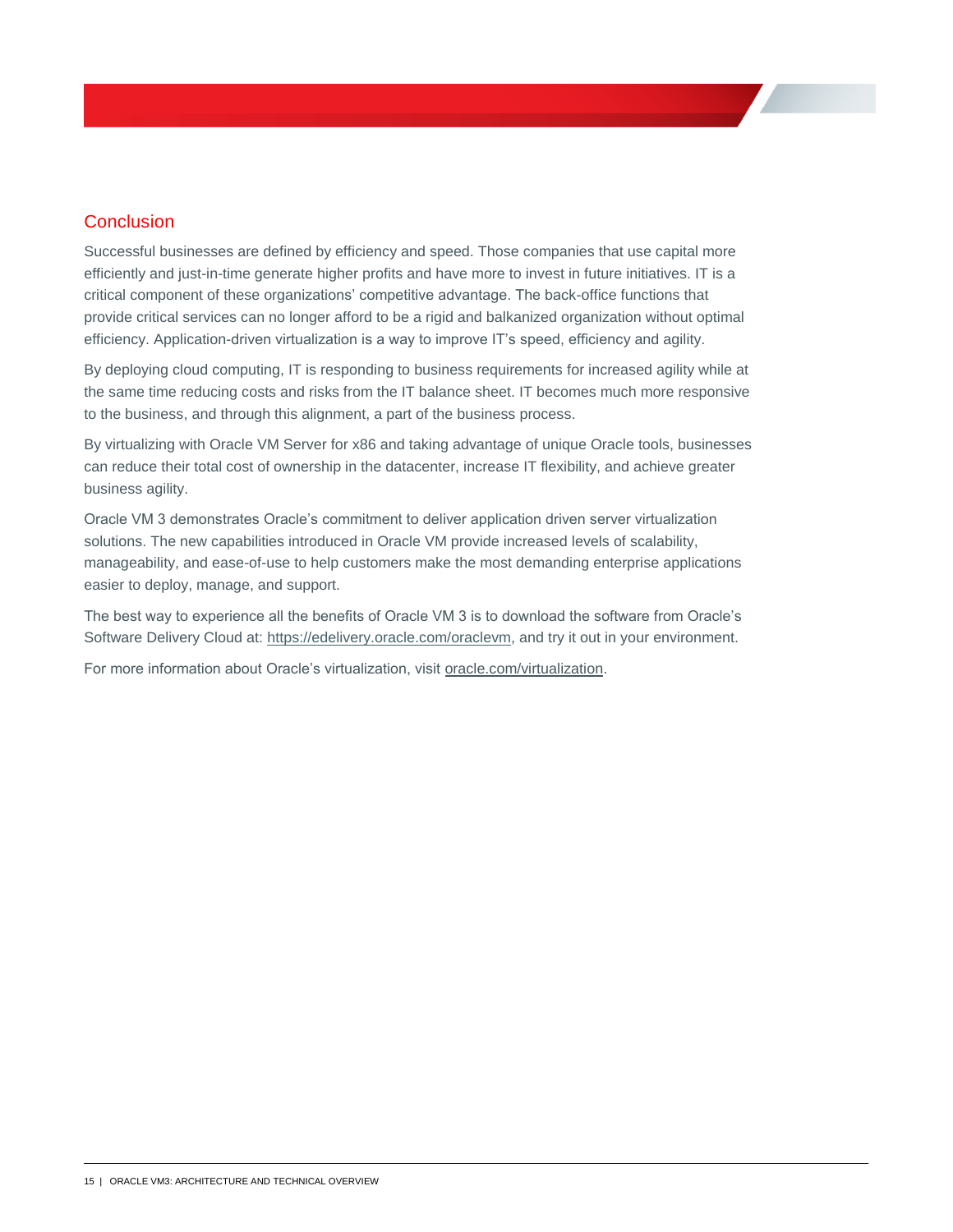# <span id="page-16-0"></span>Appendix 1: References

| <b>TABLE 1. WEB RESOURCES FOR FURTHER INFORMATION</b> |                                                                                                  |  |
|-------------------------------------------------------|--------------------------------------------------------------------------------------------------|--|
| <b>WEB RESOURCE DESCRIPTION</b>                       | <b>WEB RESOURCE URL</b>                                                                          |  |
| <b>Oracle Virtualization</b>                          | http://oracle.com/virtualization                                                                 |  |
| <b>Oracle VM Templates</b>                            | http://www.oracle.com/technetwork/server-storage/vm/templates-101937.html                        |  |
|                                                       |                                                                                                  |  |
| <b>Oracle Solaris</b>                                 | http://oracle.com/solaris                                                                        |  |
| <b>Oracle Linux</b>                                   | http://oracle.com/linux                                                                          |  |
| <b>Sun Servers</b>                                    | http://www.oracle.com/servers                                                                    |  |
| <b>Sun Storage</b>                                    | http://www.oracle.com/storage                                                                    |  |
| <b>Sun Networking</b>                                 | http://www.oracle.com/us/products/servers-storage/networking/                                    |  |
| <b>Oracle Private Cloud Appliance</b>                 | http://www.oracle.com/technetwork/server-storage/private-cloud-<br>appliance/overview/index.html |  |
| <b>Oracle Enterprise Manager</b>                      | http://www.oracle.com/us/products/enterprise-manager/                                            |  |

For more information, visit the Web resources listed in Table 1.